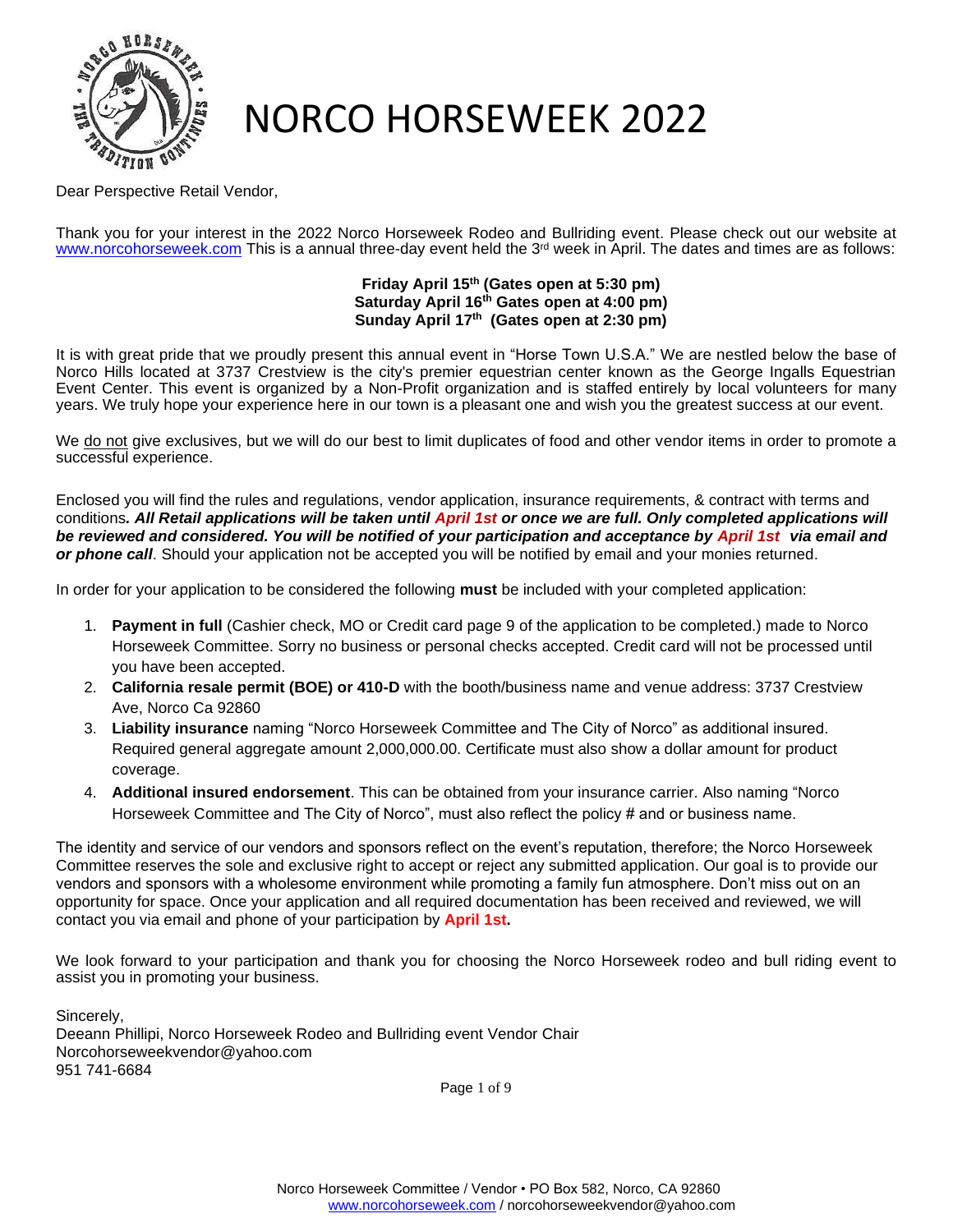

## Rules & Regulations

**Friday April 15th (Gates open at 5:30 pm) Saturday April 16th Gates open at 4:00 pm) Sunday April 17th (Gates open at 2:30 pm)**

## KEEP FOR YOUR RECORDS

*Once you have completed and submitted your application with all the correct documentation you will be notified via email and or phone of your participation by April 1st. If your applications has not been approved all fees will be returned to your mailing address.*

No refunds will be issued after April 1st. This event is a rain or shine, no refunds will be given due to weather or any other unforeseen incident.

Any violation of Norco Horseweek Rodeo and Bullriding event rules and regulations could result in vendor removal without refund.

**Booth location-Due to health, city, fire and electrical requirements please do not ask to be relocated. You will not be moved. Should you be unhappy with the location you may choose to not participate and NO REFUNDS will be given.** 

#### *Check in;*

Vendor packets will be distributed at booth set up (see dates and times under booth set up). Vendor will receive four vendor ID's, and two parking passes upon arrival. These passes and ID's are to be used for the duration of the event – additional passes and ID's can be purchased from the Vendor Committee. Vendors and their employees must always wear badges while on Rodeo grounds.

#### *Booth setup:*

Vendors may set up booth on: Thursday April 14th – 3 to 8pm; and or Friday April 15th 9am to 12pm. **All Vendors must be ready for a 4:00pm Fire and Health inspection on Friday April 15th**. Retail Vendors must have "Skeleton" of booth (canopy, lights, electrical) ready by this time. No exceptions. *This is a Norco Horseweek Rule that will be strictly enforced. It does not matter what time the Health/Fire Department show up you must be ready by 4pm inspection.*

**ALL Vehicles MUST be off the grounds 60 minutes before fire and health Inspections.** All vehicles must be removed from the Vendor Area & placed in vendor parking 30 minutes prior to each opening day of the event.

Vendor is responsible for his or her own setup. The Horseweek Committee supplies space & power only. NOTHING MAY BE PLACED IN THE AISLE.

#### **All booths must have a visibly displayed, readable sign using 2" letters with the name, address and phone number of the booth owner and the vendor's return policy must be displayed.**

#### *Electrical:*

1 110 outlet is included in the booth fee. However, Vendors must supply their own extension cords, adapters and/or quiet generators if needed. Should you require power over 110 an additional charge will apply. (See application for additional fees). **ALL EQUIPMENT MUST BE SUITABLE TO PLUG IN A GFCI**

> Page 2 of 9 Rules & Regulations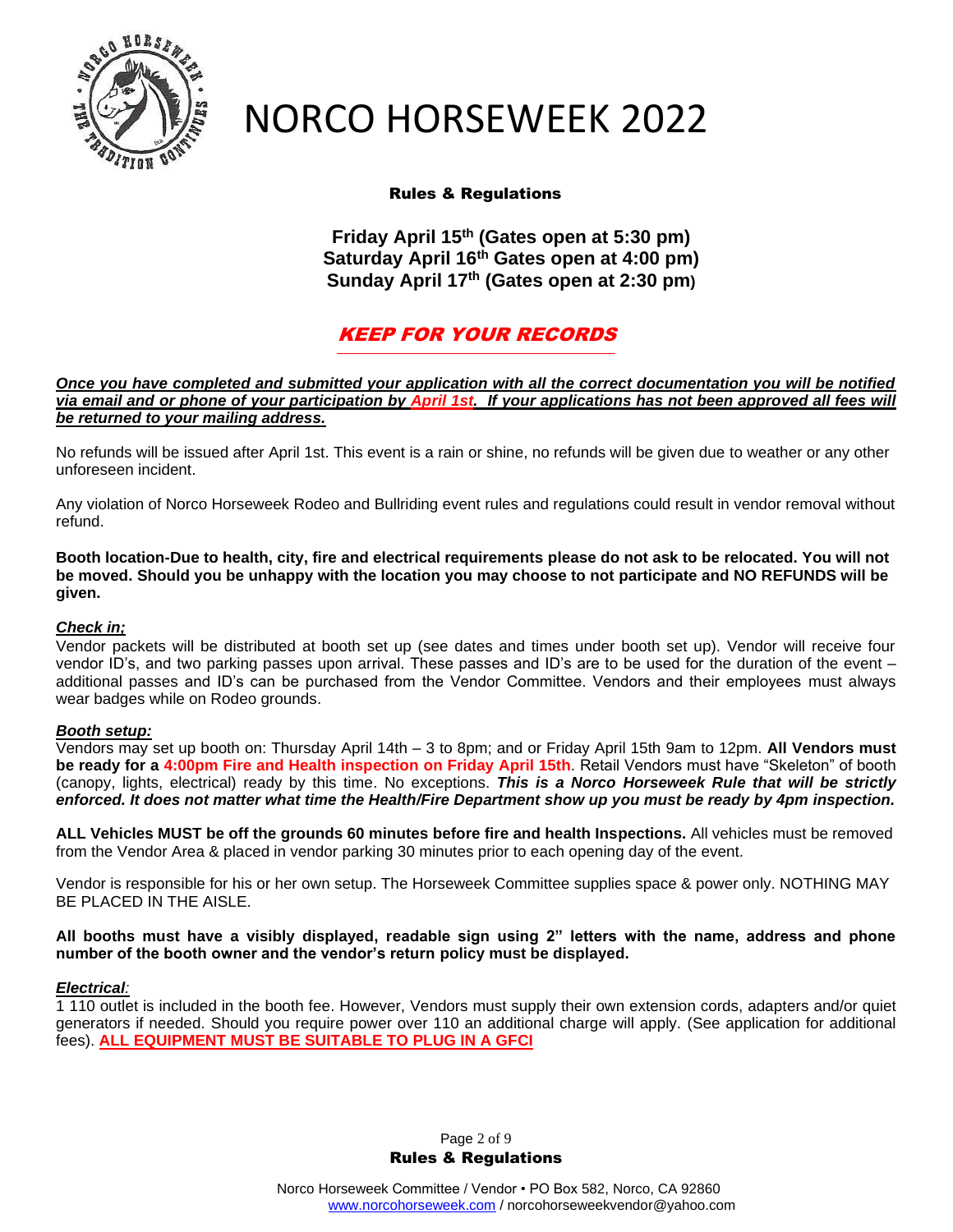

### *Only one booth per concession owner*

### *Products sold:*

All items sold at the event must be appropriate for a family friendly event and be listed on the Product form. No Glass bottles or alcohol to be sold by vendors.

### *Hours of Operation:*

Friday gates open at 5:30, Saturday gates open at 4:00 & Sunday gates open 2:30. Merchandise cannot be moved through the grounds during event hours.

#### *Norco Horseweek Rodeo and Bullriding event:*

Vendor agrees to see their booth is staffed and open during **all** operational days and hours of the event. This means ready to sell at the time gates open until close.

### *Security:*

Absolutely no tail gating/parties are allowed before, during or after event hours in or around Vendor Booths or event grounds. Security is not provided for individual booths. There will be security present around the clock throughout the grounds Thursday thru Sunday. The Norco Horseweek Committee is not responsible for loss of any kind. Vendor agrees to obtain any and all additional insurance deemed necessary to cover potential losses.

#### *Teardown:*

Sunday April 17<sup>th</sup> after the close of the event. Electrical will be removed after event on Sunday and no overnight security is provided Sunday after hours.

#### *Cleanup:*

Vendor agrees to maintain a clean and presentable booth. Vendor is responsible for the removal of ALL materials, litter, garbage including boxes and signs and any other disposable garbage in containers provided by the Norco Horseweek rodeo and bullriding event for that purpose. Boxes are to be broken down and fit into disposal containers. Vendors may not dispose of any hazardous material or burn any objects on the Fairgrounds.

#### *Directions:*

3737 Crestview, Norco Ca 92860. From 15 freeway, exit Sixth St. and proceed east. Continue up Sixth Street approximately three miles. George Ingalls event center is located on the right. (please follow the vendor signs)

Vendor specifically agrees to abide by all applicable ordinances and statutes pertaining to vendor during event. This includes any and all statutes and ordinances of the State of California, County of Riverside or other governmental agency pertinent to the Vendor's participation in this event, including but not limited to, those affecting health, sanitation, fire safety and sales tax regulations.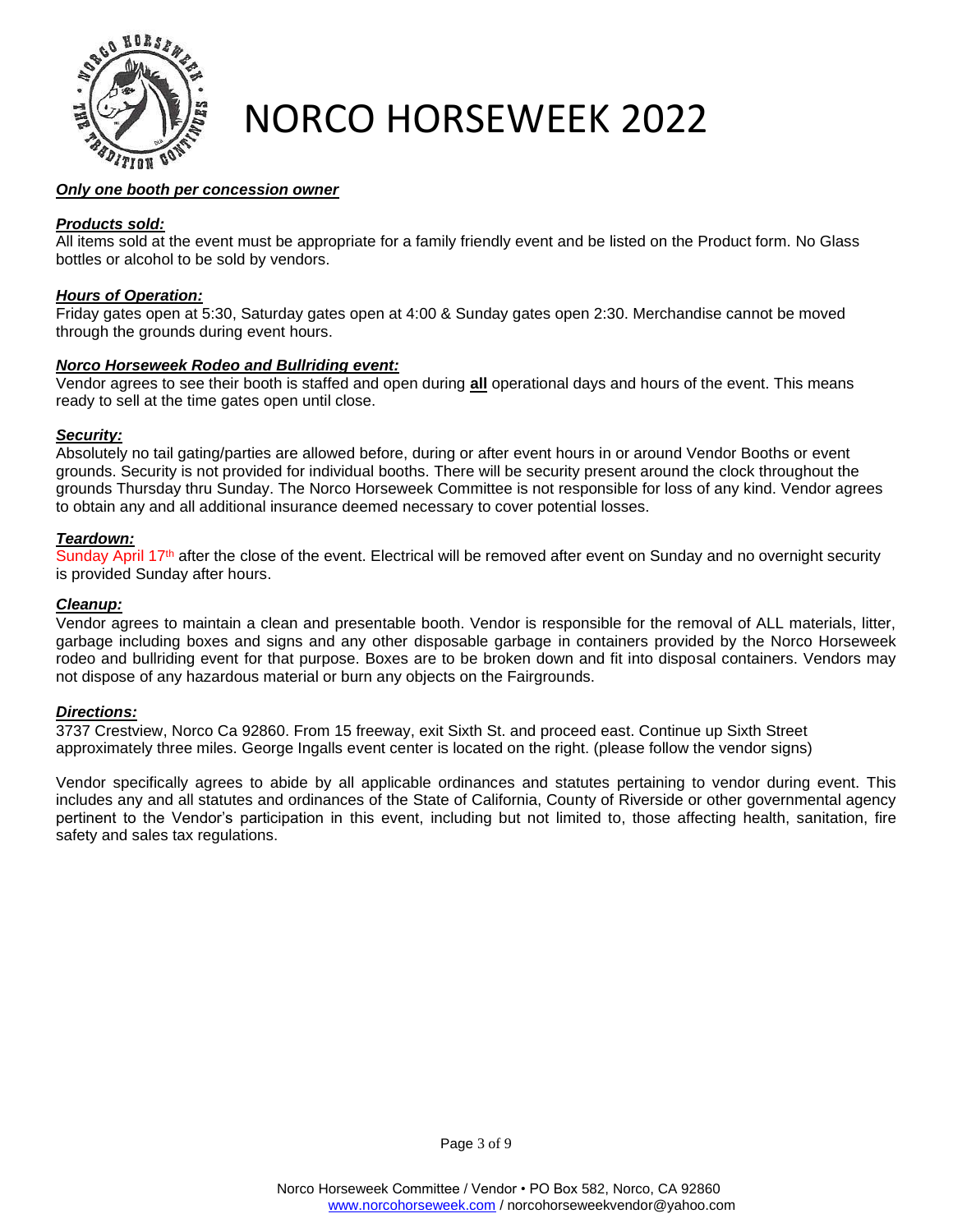

## *Insurance Requirements*

Please forward this information to your Insurance Company – and submit required information WITH application.

**\*\*If your correct insurance is not received** *WITH* **your application, your application will NOT be reviewed and participation will not be granted.**

**\*\*\*\*\*\*\*\*\*\*\*\*\*\*\*\*\*\*\*\*\*\*\*\*\*\*\*\*\*\*\*\*\*\*\*\*\*\*\*\*\*\*\*\*\*\*\*\*\*\*\*\*\*\*\*\*\*\*\*\*\*\*\*\*\*\*\*\*\*\*\*\*\*\*\*\*\*\*\*\*\*\*\*\*\*\*\*\*\*\*\*\*\*\*\*\*\*\*\***

Insurance **MUST** read as follows:

*"City of Norco and The Norco Horseweek Committee are named as additional Insured to this policy"* in the description of operations section.

Certificate Holders : City of Norco and The Norco Horseweek Committee 2870 Clark Ave Norco, Ca 92860

**Additional Insured ENDORSEMENT MUST accompany the Certificate! Endorsement MUST also have POLICY NUMBER on it. \*\*Policy Must also show Product coverage and General aggregate must be for 2,000,000.00**

**\*\*\*\*\*\*\*\*\*\*\*\*\*\*\*\*\*\*\*\*\*\*\*\*\*\*\*\*\*\*\*\*\*\*\*\*\*\*\*\*\*\*\*\*\*\*\*\*\*\*\*\*\*\*\*\*\*\*\*\*\*\*\*\*\*\*\*\*\*\*\*\*\*\*\*\*\*\*\*\*\*\*\*\*\*\*\*\*\*\*\*\*\*\*\*\*\*\*\***

**Please email Certificates and Endorsements to: Norcohorseweekvendor@yahoo.com**

"Insured" and "Booth Name and/or Contact" must be the same, or "Booth Name and/or Contact" must appear in the Description of Operations.

If there are any questions or clarifications needed, please call 951-741-6684

Please Note: There are NO Exceptions that will be made to the above insurance requirements. If you cannot meet these requirements, you MUST purchase "Norco Horseweek Insurance" see Vendor Application page.

Page 4 of 9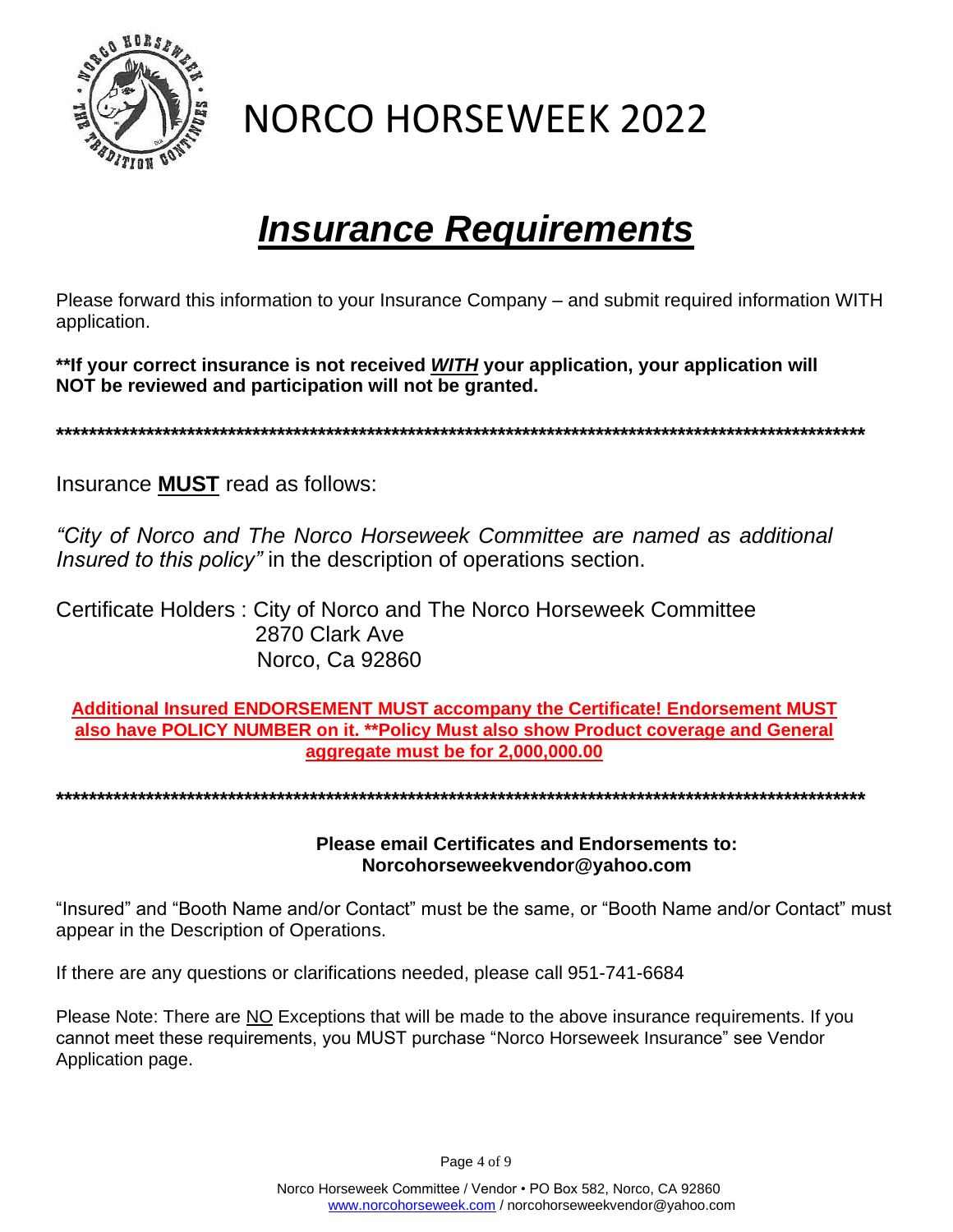

## VENDOR APPLICATION

**Friday April 15th (Gates open at 5:30 pm), Saturday April 16th Gates open at 4:00 pm) Sunday April 17th (Gates open at 2:30 pm)**

|                                      | Booth Name: Web and the contract of the contract of the contract of the contract of the contract of the contract of the contract of the contract of the contract of the contract of the contract of the contract of the contra                                                |            |           |              |            |     |
|--------------------------------------|-------------------------------------------------------------------------------------------------------------------------------------------------------------------------------------------------------------------------------------------------------------------------------|------------|-----------|--------------|------------|-----|
|                                      | Have you participated in Norco Horseweek rodeo and bull riding event in the past? If so when:                                                                                                                                                                                 |            |           |              |            |     |
|                                      |                                                                                                                                                                                                                                                                               |            |           |              |            |     |
|                                      |                                                                                                                                                                                                                                                                               |            |           |              |            |     |
|                                      |                                                                                                                                                                                                                                                                               |            |           |              |            |     |
|                                      | On site Contact: <u>Contact: Contact: Contact: Contact Contact Contact Contact Contact:</u> Contact: Contact: Contact:                                                                                                                                                        |            |           |              |            |     |
|                                      |                                                                                                                                                                                                                                                                               |            |           |              |            |     |
|                                      |                                                                                                                                                                                                                                                                               |            |           |              |            |     |
|                                      | Is your Insurance certificate and endorsement attached and showing product coverage?<br>(Policy must also show Product coverage and General aggregate must be for 2,000,000.00)<br>Does your stand/booth require standard 110 electricity (1 110 outlet is included)? (circle |            |           | (circle one) | <b>Yes</b> | No. |
| Additional fee required (circle one) | one) ALL EQUIPMENT MUST BE SUITABLE TO PLUG IN A GFCI<br>Does your stand/booth require something other than the standard 110 outlet? YES NO                                                                                                                                   |            |           | <b>YES</b>   | <b>NO</b>  |     |
| 50Amps(\$50.00)                      |                                                                                                                                                                                                                                                                               |            |           |              |            |     |
|                                      | Other = Voltage: (indicate) AMPS:                                                                                                                                                                                                                                             |            |           |              |            |     |
|                                      | Will you be using a trailer for your booth? (circle one)<br>If using trailer you must fit within booth size paid, or you<br>must move up to the next biggest booth size.                                                                                                      | <b>YES</b> | <b>NO</b> |              |            |     |
|                                      | If yes please give dimensions: ___________<br>You will be charged for the minimum square footage based on the vendor fee page of the application                                                                                                                              |            |           |              |            |     |

\_\_\_\_\_\_\_\_\_\_\_\_\_\_\_\_\_\_\_\_\_\_\_\_\_\_\_\_\_\_\_\_\_\_\_\_\_\_\_\_\_\_\_\_\_\_\_\_\_\_ \_\_\_\_\_\_\_\_\_\_\_\_\_\_\_\_\_\_\_\_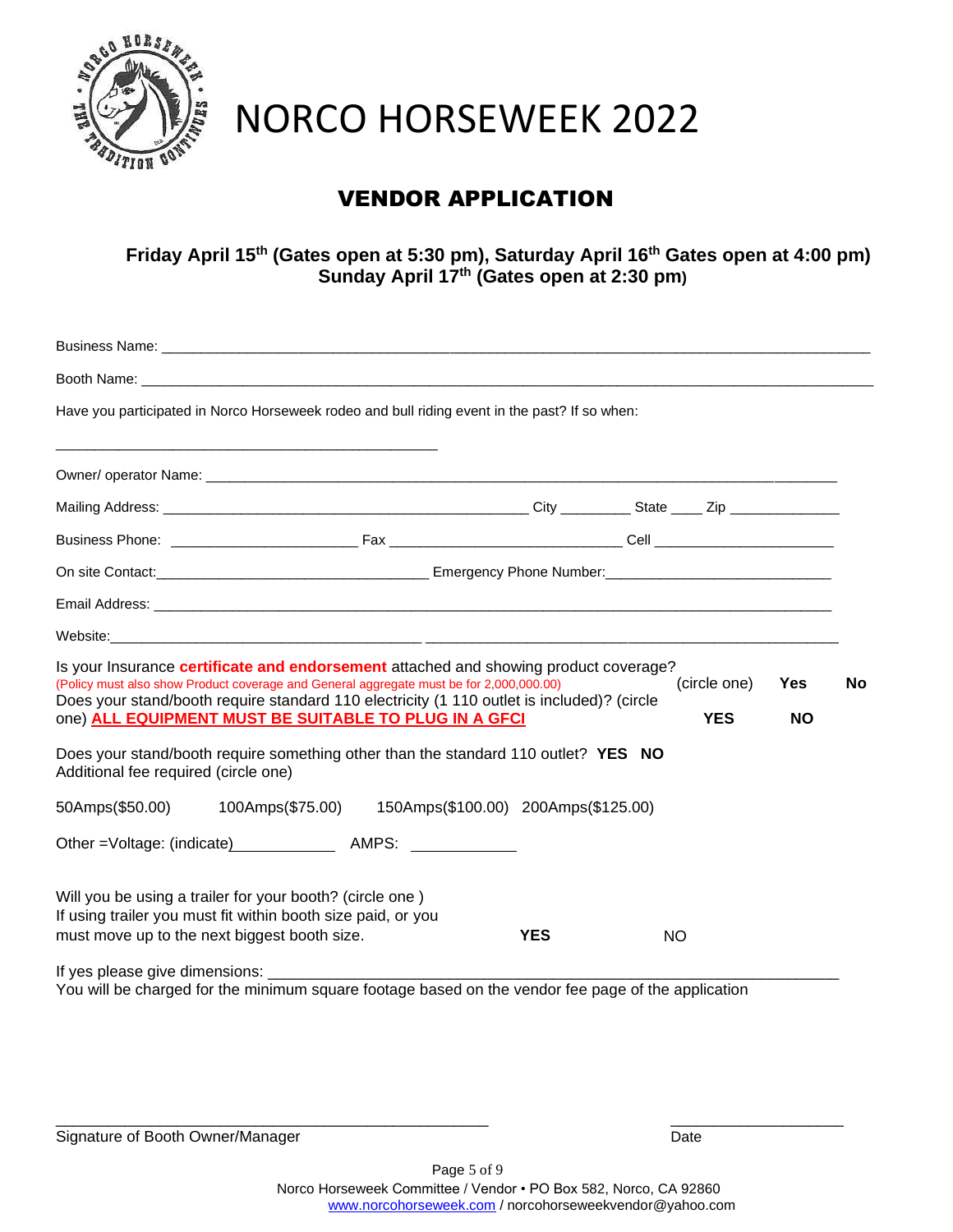

## **Vendor Application & Booth Fees (All 3 days)**

| <b>Retail</b>                                                                         |                   |                  |              |          |
|---------------------------------------------------------------------------------------|-------------------|------------------|--------------|----------|
| <b>Booth sizes:</b>                                                                   | 12x12             | 12x24            |              |          |
| Price                                                                                 | \$200.00          | \$400.00         |              |          |
|                                                                                       |                   |                  |              |          |
| Electrical                                                                            |                   |                  |              |          |
| Requirements: $(1-110)$                                                               | Included          | Included         |              | Included |
| Anything over the                                                                     | 50AMP=\$50.00     | 50AMP=\$50.00    |              |          |
| standard 110, please                                                                  |                   |                  |              |          |
| specify amp (circle                                                                   | $100AMP = $75.00$ | 100AMP=\$75.00   |              |          |
| one) ALL EQUIPMENT                                                                    |                   |                  |              |          |
| <b>MUST BE SUITABLE</b>                                                               | 150AMP=\$100.00   | 150AMP=\$100.00  |              |          |
| <b>TO PLUG IN A GFCI</b>                                                              |                   |                  |              |          |
|                                                                                       | 200AMP=\$125.00   | 200AMP=\$125.000 |              |          |
| Fire Inspection                                                                       |                   |                  |              | \$25.00  |
|                                                                                       | \$25.00           | \$25.00          |              |          |
| <b>Liability Insurance</b>                                                            |                   |                  |              |          |
| (if you don't have your                                                               | \$175.00          | \$175.00         |              |          |
| own)                                                                                  |                   |                  |              |          |
| If using trailer or tents you must fit within booth size paid, or you must move up to |                   |                  |              |          |
| the next biggest booth size.                                                          |                   |                  |              |          |
|                                                                                       |                   |                  | <b>Total</b> |          |

**Types of payment accepted: Cashier Check, MO or Credit Card (please fill out authorization form on page 9) No business or personal checks. Cashier and MO payable to: Norco Horseweek Committee.**

| Business/Booth name               |  |  | <b>Email Address</b> |      |  |
|-----------------------------------|--|--|----------------------|------|--|
| Mailing address                   |  |  |                      |      |  |
| Signature of Booth Owner/Manager  |  |  |                      | Date |  |
| For Use by Vendor Committee Only: |  |  |                      |      |  |
|                                   |  |  |                      |      |  |
|                                   |  |  |                      |      |  |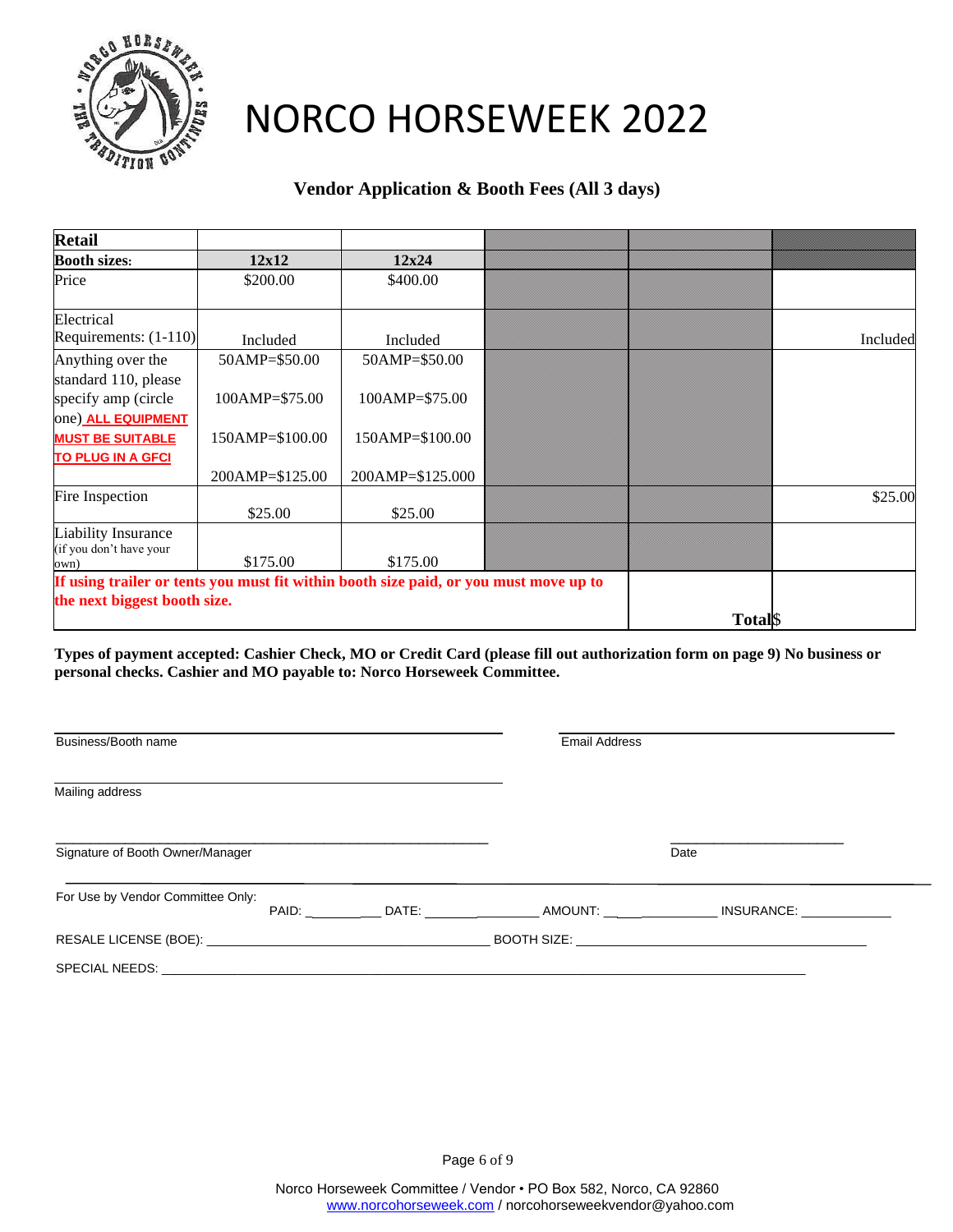

## Vendor Contract

|     | The following items must be included or acknowledged:                                                                                 | <b>Initial</b> |
|-----|---------------------------------------------------------------------------------------------------------------------------------------|----------------|
| 1.  |                                                                                                                                       |                |
| 2.  | California Resale (BOE) reflects the venue address: 3737 Crestview Ave Norco CA 92860 (Copy attached) ______                          |                |
| 3.  | All independent sellers such as Tupperware, Avon, Scentsy, etc must have a California Resale (BOE) OR 410-D                           |                |
|     | (Must have the venue address: 3737 Crestview ave Norco CA 92860).                                                                     |                |
| 4.  | Certificate of Insurance & additional endorsement. Product must be covered. Or payment for insurance is                               |                |
|     | enclosed. (Product coverage and General aggregate must be for 2,000,000.00)                                                           |                |
| 5.  | No open flames and all booths must have a currently tagged 2-A:10-B:C fire extinguisher. ________________                             |                |
| 6.  | *Food Booths must have a type K fire extinguisher…………………………… <u> </u>                                                                 |                |
| 7.  | All Vendors & workers must have a Norco Horseweek vendor ID                                                                           |                |
| 8.  | Completed County of Riverside Community Event Temporary Food Facility Operator's Agreement Form                                       |                |
| 9.  |                                                                                                                                       |                |
|     |                                                                                                                                       |                |
|     | 11. Booths must be open and staffed during all hours and days of the Event  _________________________                                 |                |
|     |                                                                                                                                       |                |
| 13. | TRASH: Vendors must provide their own trash disposal system (cannot use provided trash receptacles for<br>eventgoers)                 |                |
|     | 14. Payment must be included (cashier check, Mo or credit card authorization) no personal checks. ________                            |                |
|     | 15. All concession vendor applications (food & beverages) must be submitted on or before March 1 <sup>st</sup>                        |                |
|     | 16. Any Violation of Norco Horseweek Rodeo and Bullriding event rules & regulations could result in vendor removal<br>without refund. |                |
| 17. | Received and reviewed the Fire department guidelines posted on www.norcohorseweek.com                                                 |                |
| 18. | No refunds issued after March 1st                                                                                                     |                |
| 19. | ALL EQUIPMENT MUST BE SUITABLE TO PLUG IN A GFCI                                                                                      |                |
| 20. | VA concession (food vendor) if you are not paying the health permit fee have you included the appropriate<br>documention?<br>YES      | NO             |
|     | 21. This event is a rain or shine, no refunds will be given due to weather or any other unforeseen incident.                          |                |
|     | Signature of Booth Owner/Manager<br>Date                                                                                              |                |

Page 7 of 9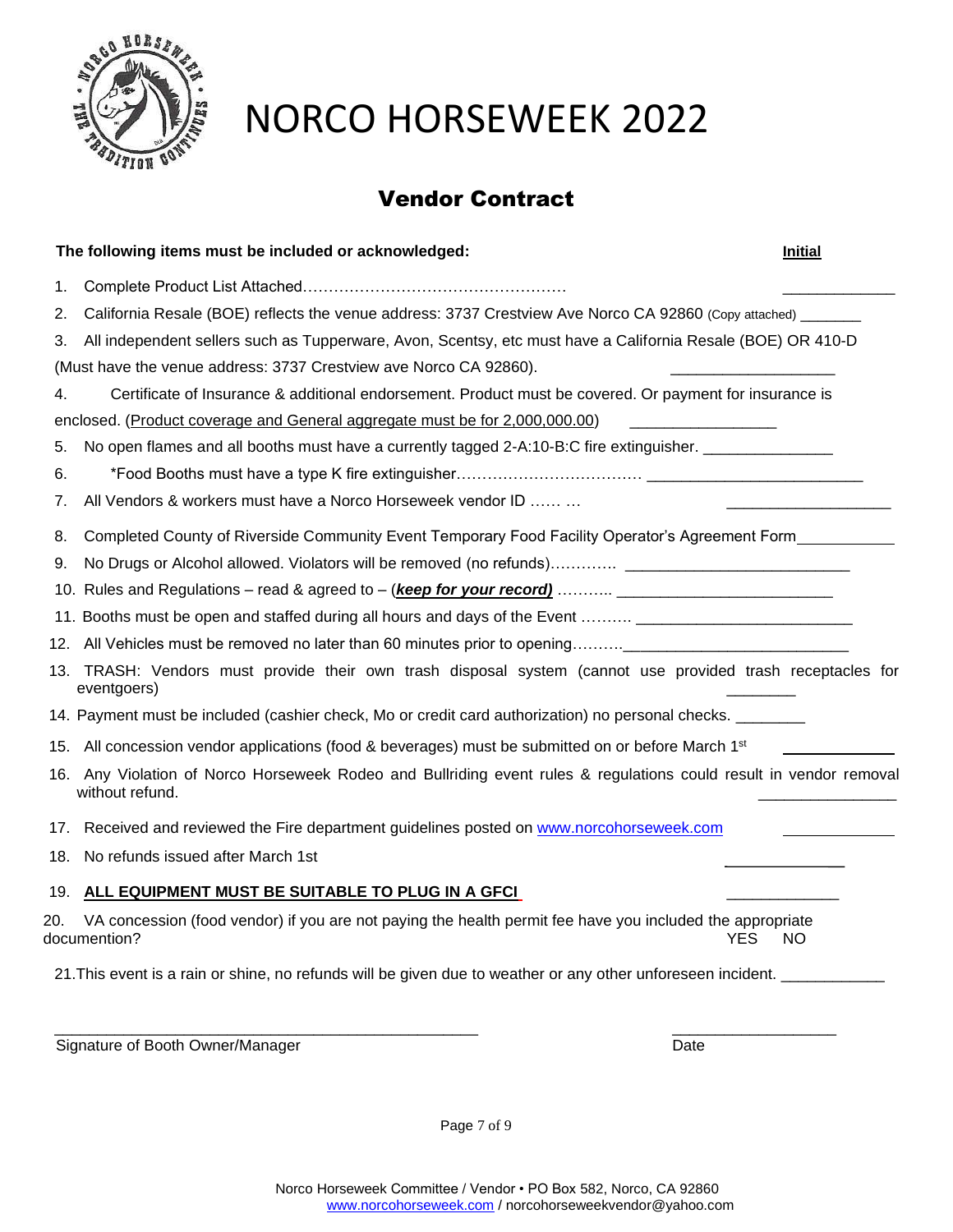

## **PRODUCT FORM**

(Must be attached and submitted with your application)

## **All products to be sold from your booth must be listed**

Stand/Booth Name

Contact Name:

| Item | Item                                           |
|------|------------------------------------------------|
|      |                                                |
|      |                                                |
|      |                                                |
|      |                                                |
|      |                                                |
|      |                                                |
|      |                                                |
|      |                                                |
|      |                                                |
|      |                                                |
|      | For additional items use reverse side of page. |

## **ITEMS FOR SALE**

- 1. All items sold at the Norco Horseweek must be appropriate for a family friendly event.
- 2. Under no circumstances at any time does the Norco Horseweek rodeo and bull riding event Committee permit selling of any projectiles (potato or marshmallow guns, etc.), explosives or laser pointer on City premises. No Silly String, poppers, glitter or other products requiring special cleanup may be sold
- 3. No food or beverages may be sold except by food vendors. No Glass bottles or alcohol.
- 4. THE DECISION OF THE NORCO HORSEWEEK COMMITTEE IN ALL MATTERS OF APPROPRIATENESS IS FINAL

## **INSURANCE**

**All vendors (non-profit, retail, political candidates, etc.) must have a \$2,000,000 policy and provide the Fair Committee with a "certificate of liability" with an endorsement naming the" City of Norco" and the** 

**"Norco Horseweek Committee".** Product must also be covered. The Norco Horseweek Committee can provide insurance if you do not have coverage for your own business for this event. Insurance policies renewing on April 14th of each year will be accepted upon check-in with corrected dates and additional insured and endorsement. No exceptions. See fee schedule for insurance rates.

## **HOLD HARMLESS**

All booth operators, owners, employees, and workers shall indemnify, defend and hold harmless the City of Norco and the Norco Horseweek Committee., and any and all sponsors, their officers, employees, agents, volunteers from any and all loss, damage, or injury, to any person or property taking part in the event.

\_\_\_\_\_\_\_\_\_\_\_\_\_\_\_\_\_\_\_\_\_\_\_\_\_\_\_\_\_\_\_\_\_\_\_\_\_\_\_\_\_\_\_\_\_\_\_\_\_\_ \_\_\_\_\_\_\_\_\_\_\_\_\_\_\_\_\_\_\_\_

Signature of Booth Owner/Manager Date Date Communication of Booth Owner/Manager Date

Page 8 of 9

Norco Horseweek Committee / Vendor • PO Box 582, Norco, CA 92860 [www.norcohorseweek.com](http://www.norcohorseweek.com/) / norcohorseweekvendor@yahoo.com